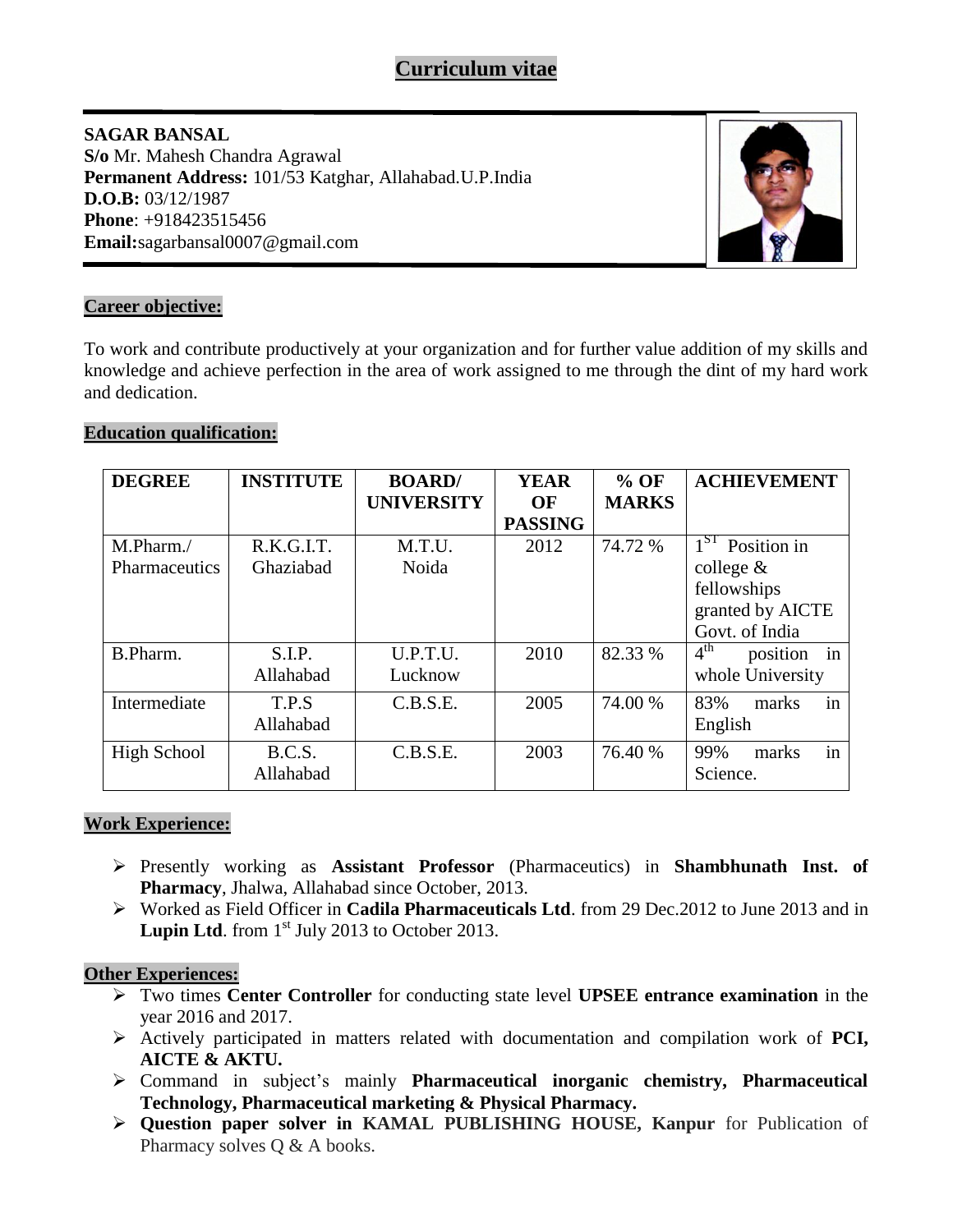## **Paper Published:**

- 1. "Mechanical, Chemical and Herbal Aspects of Periodontitis: A Review" Sagar Bansal\*, Shruti Rastogi and Meenakshi Bajpai, International Journal of Pharmaceutical Sciences & Research, 2012; Vol. 3(5): Pg 1260-1267.
- 2. "Formulation and Evaluation of Febuxostat Microspheres for The Treatment of Gout"; [Mahendra Kumar\\*, Sagar Bansal, Raj K. Prasad, Atul K. Sahu,](https://www.google.co.in/url?sa=t&rct=j&q=&esrc=s&source=web&cd=1&cad=rja&uact=8&ved=0ahUKEwjuw_mIzpXOAhWKpo8KHdvXB00QFggbMAA&url=http%3A%2F%2Fwww.worldwidejournals.com%2Fgra%2Farticles.php%3Fval%3DNDY1Nw%3D%3D%26b1%3D429%26k%3D108&usg=AFQjCNH-ONhwYUH7NaUP1_RV7_PaMGePWA&sig2=0ShEQku8No-Ec67EQT84QQ&bvm=bv.128153897,d.c2I) Global Journal For Research Analysis, Vol.5, (4) 2016 Pg 207-210.
- 3. ["Formulation and Evaluation of Mucoadhesive Buccal Tablets"; Ashutosh Shukla\\*, Sagar](https://www.google.co.in/url?sa=t&rct=j&q=&esrc=s&source=web&cd=1&cad=rja&uact=8&ved=0ahUKEwj8zunAtJPOAhUIu48KHZL3CbAQFggbMAA&url=http%3A%2F%2Fijpsl.com%2Fadmin%2Fupload_data%2Fjournal_Ashutosh%2520Shukla.pdf&usg=AFQjCNEcJ_BwAWiUV8RZdfCoO6xvBa6OnA&bvm=bv.128153897,d.c2I)  [Bansal, Manoj Kumar Mishra, International Journal of Pharmaceutical Sciences Letters,](https://www.google.co.in/url?sa=t&rct=j&q=&esrc=s&source=web&cd=1&cad=rja&uact=8&ved=0ahUKEwj8zunAtJPOAhUIu48KHZL3CbAQFggbMAA&url=http%3A%2F%2Fijpsl.com%2Fadmin%2Fupload_data%2Fjournal_Ashutosh%2520Shukla.pdf&usg=AFQjCNEcJ_BwAWiUV8RZdfCoO6xvBa6OnA&bvm=bv.128153897,d.c2I) 2015 [Vol. 5 \(6\), Pg 636-643.](https://www.google.co.in/url?sa=t&rct=j&q=&esrc=s&source=web&cd=1&cad=rja&uact=8&ved=0ahUKEwj8zunAtJPOAhUIu48KHZL3CbAQFggbMAA&url=http%3A%2F%2Fijpsl.com%2Fadmin%2Fupload_data%2Fjournal_Ashutosh%2520Shukla.pdf&usg=AFQjCNEcJ_BwAWiUV8RZdfCoO6xvBa6OnA&bvm=bv.128153897,d.c2I)

| <b>Event</b>                        | <b>Institutions</b>               | Year     | <b>Merit awarded</b>             |
|-------------------------------------|-----------------------------------|----------|----------------------------------|
| <b>Sports House</b>                 | Bethany<br>Convent<br>School,     | $2002 -$ | Awarded<br>with                  |
| Captain                             | Allahabad (CBSE Board)            | 03       | certificate of merit.            |
| <b>B.Pharma</b>                     | Shambhunath<br>Institute<br>of    | 2006-    | continuous 4 years               |
|                                     | Pharmacy, (S.I.P.) Allahabad      | 10       | topper (U.P.T.U. 4 <sup>th</sup> |
|                                     |                                   |          | rank holder)                     |
| All India Talent Search             | Helpline<br>Society<br>Pharma     | 2008     | $73^{\text{rd}}$ A.I.R.          |
| Examination.                        | (Jaipur)                          |          |                                  |
| (National<br>SIPSA-09               | S.I.P., Allahabad                 | 2009     | Organizer committee              |
| <b>Pharmacy Fest</b> )              |                                   |          |                                  |
| <b>GPAT/ GATE</b>                   | Org by: M.S.University, Baroda    | 2010     | Qualified<br>(3358)              |
|                                     |                                   |          | A.I.R.                           |
| Seminar<br><b>National</b>          | R.K.G.I.T, Ghaziabad              | 2010     | Volunteer                        |
| (AICTE Sponsored)                   |                                   |          |                                  |
| National Pharmamindz                | I.T.S.<br>Paramedical<br>College  | 2012     | Participation                    |
| (Pharma quiz and OP)                | Muradnagar, Ghaziabad             |          | certificate                      |
| <b>CCC</b> Qualified                | NIELIT, Gorakhpur                 | 2015     | with<br>Qualified<br>B           |
|                                     |                                   |          | Grade in single first            |
|                                     |                                   |          | attempt                          |
| <b>FDP</b>                          | Human values Cell (AKTU,          | 2018     | Attended 8 days FDP              |
|                                     | Lucknow)                          |          | on Universal Human               |
|                                     |                                   |          | Values & Prof. Ethics            |
| 1 <sup>st</sup> National Conference | Value Education Cell (AKTU,       | 2018     | Awarded<br>with                  |
|                                     | Lucknow)                          |          | Participation                    |
|                                     |                                   |          | Certificate by VC of             |
|                                     |                                   |          | <b>AKTU University</b>           |
| <b>National Seminar</b>             | Shambhunath<br><b>Of</b><br>Inst. | 2018     | seminar<br>Participated          |
|                                     | Pharmacy, Allahabad               |          | topic-<br>Current<br>on          |
|                                     |                                   |          | Scenario<br>of                   |
|                                     |                                   |          | Pharmacists<br>in                |
|                                     |                                   |          | Healthcare System: A             |
|                                     |                                   |          | Challenges"                      |

### **Key achievements:**